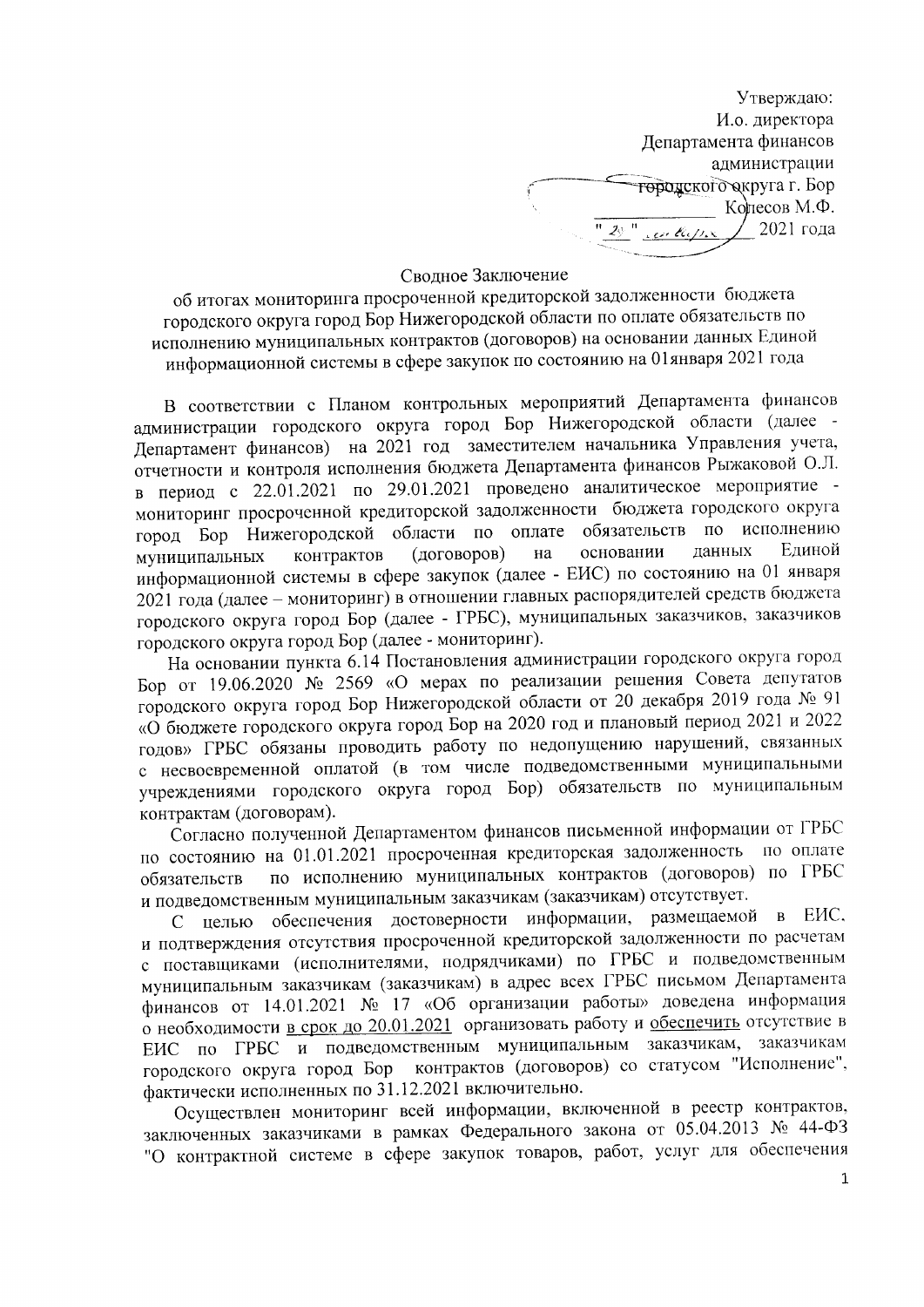государственных и муниципальных нужд", по результату которого установлено, что по настоящее время в ЕИС присутствуют 35 контрактов (договоров) на общую сумму 25 111 349,50 руб. со статусом "Исполнение" с установленным в ЕИС сроком их исполнения до 01.01.2021, из них:

по подведомственным Управлению образования и молодежной политики администрации городского округа город Бор Нижегородской области учреждениям -15 контрактов (договоров) на общую сумму 2 140 751,36 руб.;

по подведомственным Управлению культуры и туризма администрации городского округа город Бор Нижегородской области учреждениям - 5 контрактов (договоров) на общую сумму 203 658,50 руб.;

администрации **Bop** городского округа город  $\overline{10}$ подведомственному Нижегородской области Муниципальному казенному учреждению городского округа город Бор Нижегородской области "Борстройзаказчик" - 4 муниципальных контракта, заключенных на общую сумму 10 949 354,64 руб. Согласно письменной информации администрации городского округа г. Бор от 20.01.2021 № 44-р/27 по настоящее время исполнение данных муниципальных контрактов не завершено по причине неполного выполнения исполнителями в срок соответствующих обязательств;

по Департаменту имущественных и земельных отношений администрации городского округа город Бор - 11 муниципальных контрактов на общую сумму 11 817 585 руб. Согласно письменной информации данного Департамента от 20.01.2021 № 135: по настоящее время исполнение 3 муниципальных контрактов на общую сумму 213 345 руб. не завершено по причине невыполнения исполнителями в срок соответствующих обязательств, по 8 муниципальным контрактам на общую сумму 11 604 240 руб. заказчиком приняты решения об одностороннем отказе от их исполнения (решения от 30.12.2020), направленные 31.12.2020 в адрес продавцов жилых помещений (квартир).

Мониторингом информации, включенной в реестр договоров о проведении капитального ремонта (Постановление Правительства РФ от 01.07.2016 № 615 «О порядке привлечения подрядных организаций для оказания услуг и (или) выполнения работ по капитальному ремонту общего имущества в многоквартирном доме и порядке осуществления закупок товаров, работ, услуг в целях выполнения некоммерческой организации, осуществляющей специализированной функций деятельность, направленную на обеспечение проведения капитального ремонта общего имущества в многоквартирных домах») установлено, что по Управлению жилищнокоммунального хозяйства администрации городского округа город Бор Нижегородской области находятся в статусе «Исполнение» 6 договоров на оказание услуг и (или) выполнение работ по капитальному ремонту общего имущества многоквартирных домов с установленным в ЕИС сроком исполнения: по 25.10.2019 - договор № 945147 от 15.05.2018 на сумму 8 524 424,78 руб.; по 31.12.2019 - договор № 944321 от 15.05.2018 на сумму 12 173 319,35 руб. и договор № 944225 от 14.05.2018 на сумму 8 181 279,84 руб.; по 12.07.2020 - договор № 1186777 от 19.04.2019 на сумму 4 453 447,35 руб.; по 23.08.2020 - договор № 1176241 от 03.04.2019 на сумму 3 386 308,34 руб.; по 05.10.2020 - договор № 1178503 от 08.04.2019 на сумму 3 177 139,53 руб. Согласно письменной информации Управления жилищно-коммунального хозяйства администрации городского округа город Бор Нижегородской области от 20.01.2021  $N_2$  56: по договору  $N_2$  944225 от 14.05.2018 ведутся претензионные работы;  $\overline{10}$ договору № 945147 от 15.05.2018 работы не завершены, исполнительный лист направлен в ФССП для принудительного исполнения судебного решения; по договору № 944321 от 15.05.2018 имеется решение суда, в настоящее время исполнительные документы переданы в НКО "Фонд капитального ремонта", ожидается оплата по договору; по договору 1176241 от 03.04.2019 - выполнение работ подрядчиком с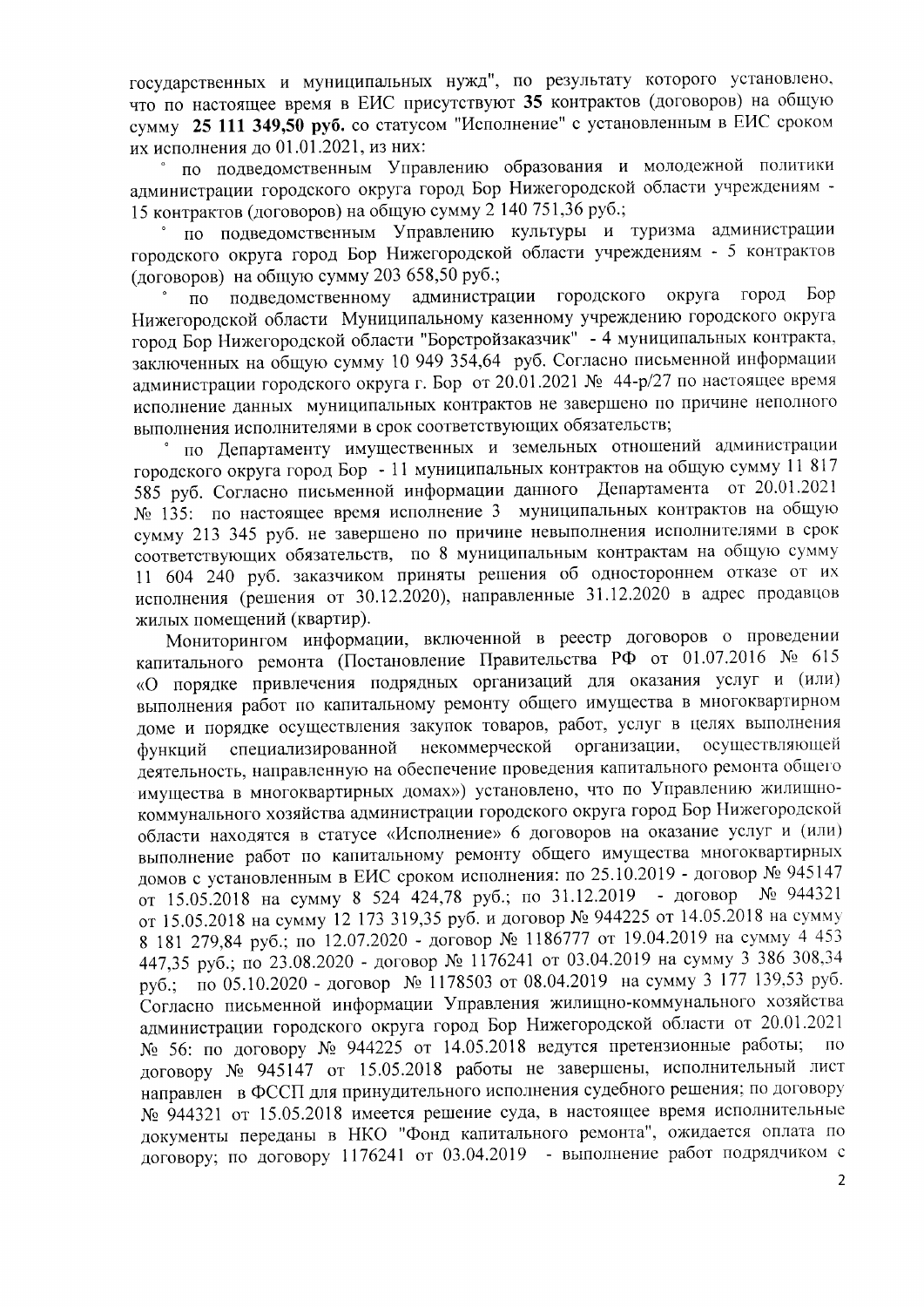нарушением сроков ввиду устранения замечаний заказчика, ожидается оплата НКО "Фонд капитального ремонта" в размере 5% от стоимости выполненных работ; по договору № 1186777 от 19.04.2019 - ожидается оплата НКО "Фонд капитального ремонта" в размере 5% от стоимости выполненных работ.

Проведен мониторинг информации, включенной в реестр договоров согласно Федерального закона от 18.07.2011 № 223-ФЗ "О закупках товаров, работ, услуг отдельными видами юридических лиц" по всем муниципальным автономным учреждениям городского округа город Бор, установлено следующее:

по подведомственному Управлению культуры и туризма администрации городского округа город Бор Нижегородской области учреждению МАУК "ЦЕНТР выявлено наличие в ЕИС 10 договоров на общую сумму КУЛЬТУРЫ "ОКТЯБРЬ" 3 121 281.50 руб., заключенных со статусом "Исполнение" с установленным в ЕИС сроком их исполнения до 01.01.2021.

 $\degree$  по 3 муниципальным автономным учреждениям, подведомственным Управлению физической культуры и спорта администрации городского округа город Бор Нижегородской области выявлено наличие в ЕИС 4 договоров на общую сумму 33 561 240,22 руб. со статусом "Исполнение" с установленным в ЕИС сроком их исполнения до 01.01.2021;

 $\overline{a}$   $\overline{a}$   $\overline{a}$   $\overline{a}$   $\overline{a}$   $\overline{a}$   $\overline{a}$   $\overline{a}$   $\overline{a}$   $\overline{a}$   $\overline{a}$   $\overline{a}$   $\overline{a}$   $\overline{a}$   $\overline{a}$   $\overline{a}$   $\overline{a}$   $\overline{a}$   $\overline{a}$   $\overline{a}$   $\overline{a}$   $\overline{a}$   $\overline{a}$   $\overline{a}$   $\overline{$ муниципальным автономным учреждениям, подведомственным Управлению народного образования и молодежной политики администрации городского округа город Бор Нижегородской области выявлено наличие в ЕИС 13 договоров на общую сумму 5 272 688,60 руб. со статусом "Исполнение" с установленным в ЕИС сроком их исполнения до 01.01.2021.

По результату проведенного мониторинга в адрес Управления образования и молодежной политики администрации городского округа город Бор Нижегородской области, Управления культуры и туризма администрации городского округа город Бор Нижегородской области, Управления физической культуры и спорта администрации городского округа город Бор Нижегородской области направлены соответствующие заключения, содержащие информацию по конкретным контрактам (договорам), неисполненным  $\overline{a}$ данным ENC по состоянию на 01.01.2021. выводы и соответствующие предложения по улучшению деятельности ГРБС и заказчиков.

## Выводы:

Мониторингом установлено:

1) Управлением образования и молодежной политики администрации городского округа город Бор Нижегородской области, Управлением культуры и туризма администрации городского округа город Бор Нижегородской области. Управлением физической культуры и спорта администрации городского округа город Бор Нижегородской области не на должном уровне осуществляется контроль за ЕИС информации подведомственными муниципальными размещением  $\, {\bf B}$ учреждениями.

При наличии выявленных в ходе проведения мониторинга по состоянию на 01.01.2021 необоснованно неисполненных контрактов (договоров) в ЕИС считать достоверно подтвержденной отсутствие по ним просроченной кредиторской задолженности не представляется возможным;

2) Заказчики городского округа город Бор не на должном уровне исполняют обязанность по своевременному размещению информации в соответствующих реестрах контрактов, реестрах договоров в ЕИС, что приводит к риску их привлечения к административной ответственности.